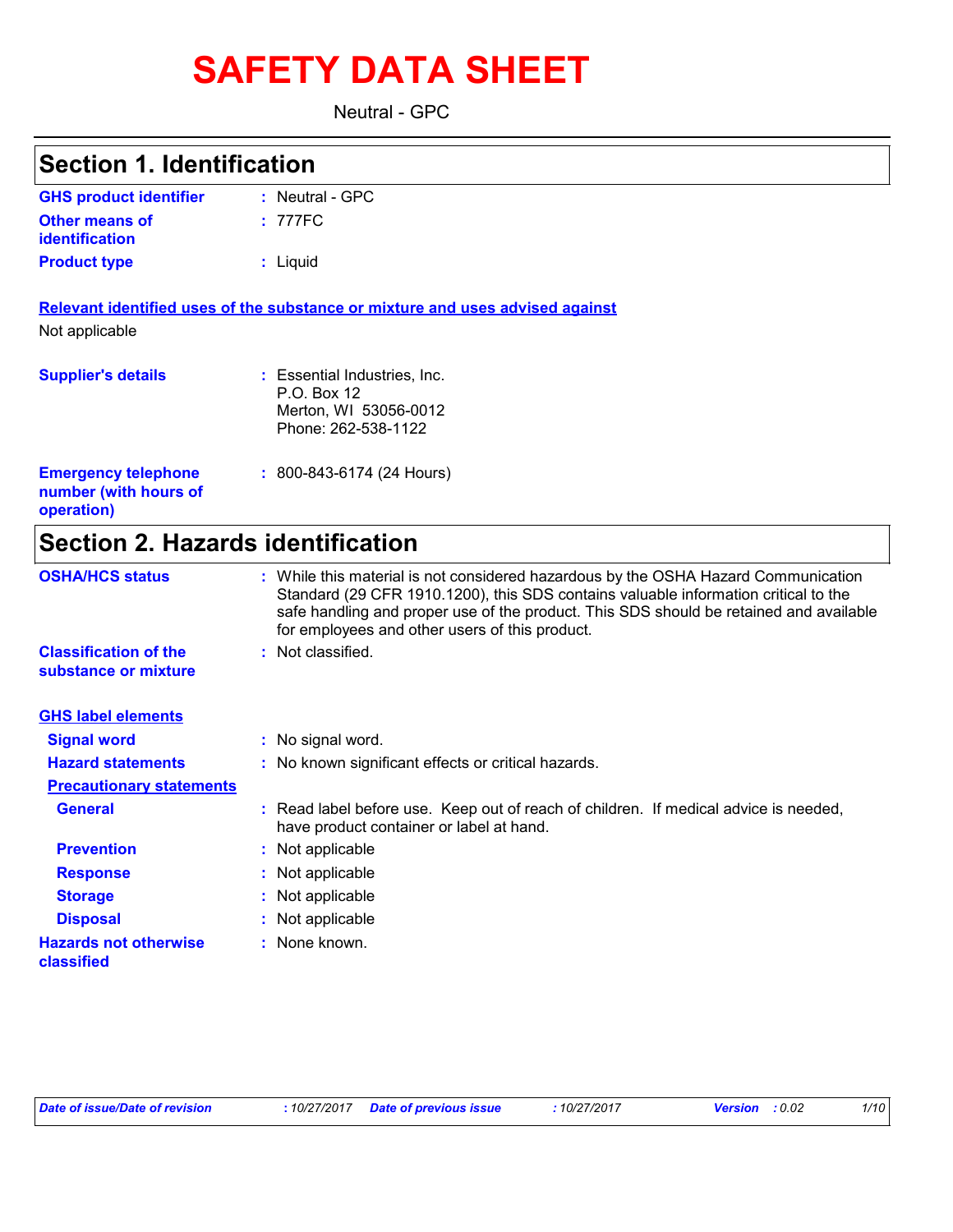### **Section 3. Composition/information on ingredients**

| Substance/mixture                | : Mixture       |
|----------------------------------|-----------------|
| Other means of<br>identification | : Not available |

#### **CAS number/other identifiers**

| <b>CAS number</b>   | : Not applicable |
|---------------------|------------------|
| <b>Product code</b> | : 777FC          |

Any concentration shown as a range is to protect confidentiality or is due to batch variation.

**There are no ingredients present which, within the current knowledge of the supplier and in the concentrations applicable, are classified as hazardous to health or the environment and hence require reporting in this section. Occupational exposure limits, if available, are listed in Section 8.**

### **Section 4. First aid measures**

#### **Description of necessary first aid measures**

| Eye contact         | : Immediately flush eyes with plenty of water, occasionally lifting the upper and lower<br>eyelids. Check for and remove any contact lenses. Get medical attention if irritation<br>occurs.                                                                                                                                                            |
|---------------------|--------------------------------------------------------------------------------------------------------------------------------------------------------------------------------------------------------------------------------------------------------------------------------------------------------------------------------------------------------|
| <b>Inhalation</b>   | : Remove victim to fresh air and keep at rest in a position comfortable for breathing. Get<br>medical attention if symptoms occur.                                                                                                                                                                                                                     |
| <b>Skin contact</b> | : Flush contaminated skin with plenty of water. Remove contaminated clothing and<br>shoes. Get medical attention if symptoms occur.                                                                                                                                                                                                                    |
| <b>Ingestion</b>    | : Wash out mouth with water. Remove victim to fresh air and keep at rest in a position<br>comfortable for breathing. If material has been swallowed and the exposed person is<br>conscious, give small quantities of water to drink. Do not induce vomiting unless<br>directed to do so by medical personnel. Get medical attention if symptoms occur. |

#### **Most important symptoms/effects, acute and delayed**

| <b>Potential acute health effects</b> |                                                                                                                                |
|---------------------------------------|--------------------------------------------------------------------------------------------------------------------------------|
| <b>Eye contact</b>                    | : No known significant effects or critical hazards.                                                                            |
| <b>Inhalation</b>                     | : No known significant effects or critical hazards.                                                                            |
| <b>Skin contact</b>                   | : No known significant effects or critical hazards.                                                                            |
| <b>Ingestion</b>                      | : No known significant effects or critical hazards.                                                                            |
| Over-exposure signs/symptoms          |                                                                                                                                |
| <b>Eye contact</b>                    | : No specific data.                                                                                                            |
| <b>Inhalation</b>                     | : No specific data.                                                                                                            |
| <b>Skin contact</b>                   | : No specific data.                                                                                                            |
| <b>Ingestion</b>                      | : No specific data.                                                                                                            |
|                                       | Indication of immediate medical attention and special treatment needed, if necessary                                           |
| <b>Notes to physician</b>             | : Treat symptomatically. Contact poison treatment specialist immediately if large<br>quantities have been ingested or inhaled. |
| <b>Specific treatments</b>            | : No specific treatment.                                                                                                       |
| <b>Protection of first-aiders</b>     | : No action shall be taken involving any personal risk or without suitable training.                                           |
|                                       |                                                                                                                                |

| Date of issue/Date of revision |  | : 10/27/2017 Date of previous issue | : 10/27/2017 | <b>Version</b> : 0.02 | 2/10 |
|--------------------------------|--|-------------------------------------|--------------|-----------------------|------|
|--------------------------------|--|-------------------------------------|--------------|-----------------------|------|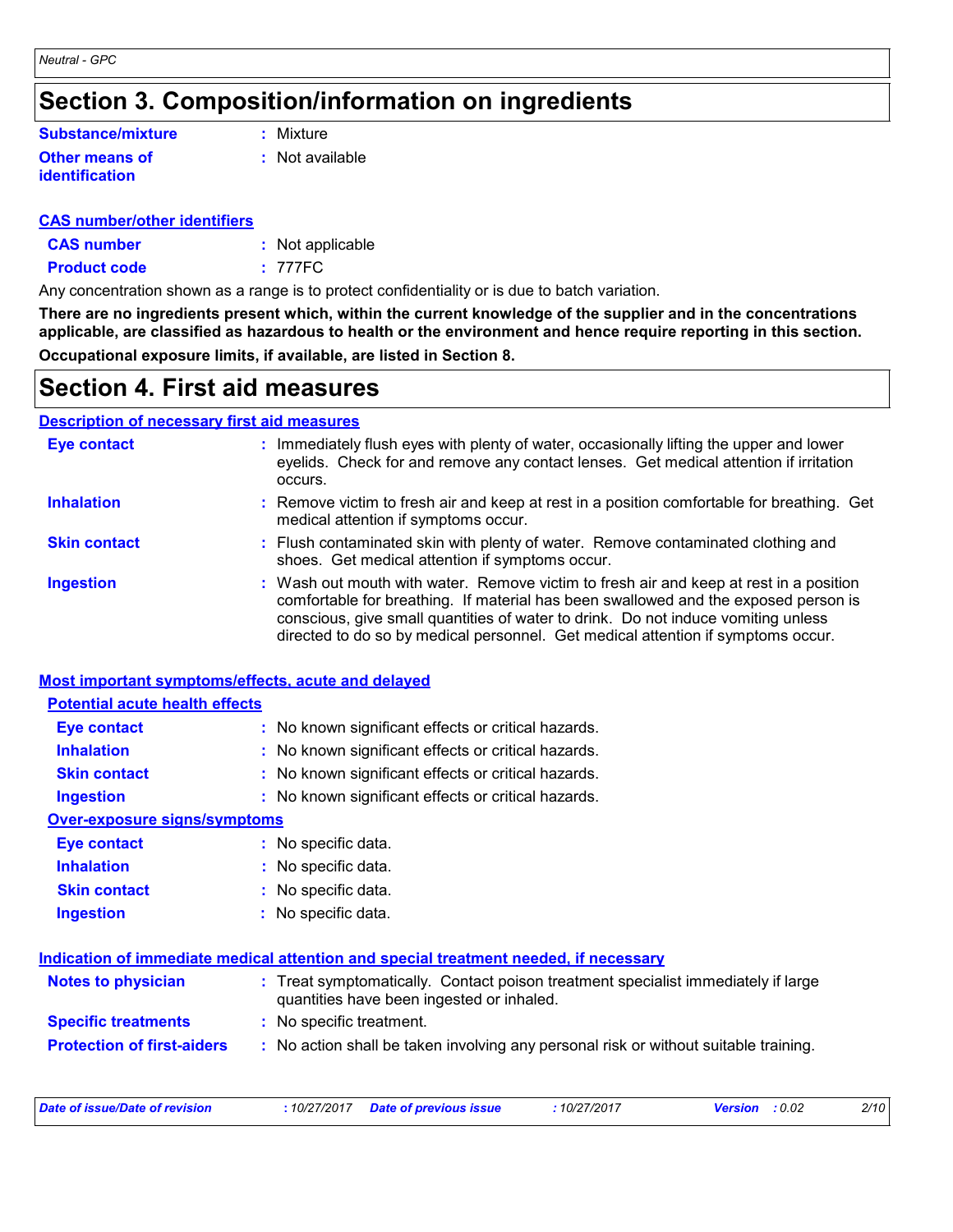### **Section 4. First aid measures**

**See toxicological information (section 8)**

### **Section 5. Fire-fighting measures**

| <b>Extinguishing media</b>                               |                                                                                                                                                                                                     |
|----------------------------------------------------------|-----------------------------------------------------------------------------------------------------------------------------------------------------------------------------------------------------|
| <b>Suitable extinguishing</b><br>media                   | : Use an extinguishing agent suitable for the surrounding fire.                                                                                                                                     |
| <b>Unsuitable extinguishing</b><br>media                 | : None known.                                                                                                                                                                                       |
| <b>Specific hazards arising</b><br>from the chemical     | : In a fire or if heated, a pressure increase will occur and the container may burst.                                                                                                               |
| <b>Hazardous thermal</b><br>decomposition products       | : No specific data.                                                                                                                                                                                 |
| <b>Special protective actions</b><br>for fire-fighters   | : Promptly isolate the scene by removing all persons from the vicinity of the incident if<br>there is a fire. No action shall be taken involving any personal risk or without suitable<br>training. |
| <b>Special protective</b><br>equipment for fire-fighters | Fire-fighters should wear appropriate protective equipment and self-contained breathing<br>apparatus (SCBA) with a full face-piece operated in positive pressure mode.                              |

### **Section 6. Accidental release measures**

#### **Personal precautions, protective equipment and emergency procedures**

| For non-emergency<br>personnel                               |    | : No action shall be taken involving any personal risk or without suitable training.<br>Evacuate surrounding areas. Keep unnecessary and unprotected personnel from<br>entering. Do not touch or walk through spilled material. Put on appropriate personal<br>protective equipment.                                                                                                                                                                    |
|--------------------------------------------------------------|----|---------------------------------------------------------------------------------------------------------------------------------------------------------------------------------------------------------------------------------------------------------------------------------------------------------------------------------------------------------------------------------------------------------------------------------------------------------|
| For emergency responders                                     | ÷. | If specialized clothing is required to deal with the spillage, take note of any information in<br>Section 8 on suitable and unsuitable materials. See also the information in "For non-<br>emergency personnel".                                                                                                                                                                                                                                        |
| <b>Environmental precautions</b>                             |    | : Avoid dispersal of spilled material and runoff and contact with soil, waterways, drains<br>and sewers. Inform the relevant authorities if the product has caused environmental<br>pollution (sewers, waterways, soil or air).                                                                                                                                                                                                                         |
| <b>Methods and materials for containment and cleaning up</b> |    |                                                                                                                                                                                                                                                                                                                                                                                                                                                         |
| <b>Small spill</b>                                           |    | : Stop leak if without risk. Move containers from spill area. Dilute with water and mop up<br>if water-soluble. Alternatively, or if water-insoluble, absorb with an inert dry material and<br>place in an appropriate waste disposal container. Dispose of via a licensed waste<br>disposal contractor.                                                                                                                                                |
| <b>Large spill</b>                                           |    | : Stop leak if without risk. Move containers from spill area. Prevent entry into sewers,<br>water courses, basements or confined areas. Wash spillages into an effluent treatment<br>plant or proceed as follows. Contain and collect spillage with non-combustible,<br>absorbent material e.g. sand, earth, vermiculite or diatomaceous earth and place in<br>container for disposal according to local regulations (see Section 13). Dispose of via a |

| Date of issue/Date of revision | : 10/27/2017 Date of previous issue | : 10/27/2017 | <b>Version</b> : 0.02 | 3/10 |
|--------------------------------|-------------------------------------|--------------|-----------------------|------|
|--------------------------------|-------------------------------------|--------------|-----------------------|------|

information and Section 13 for waste disposal.

licensed waste disposal contractor. Note: see Section 1 for emergency contact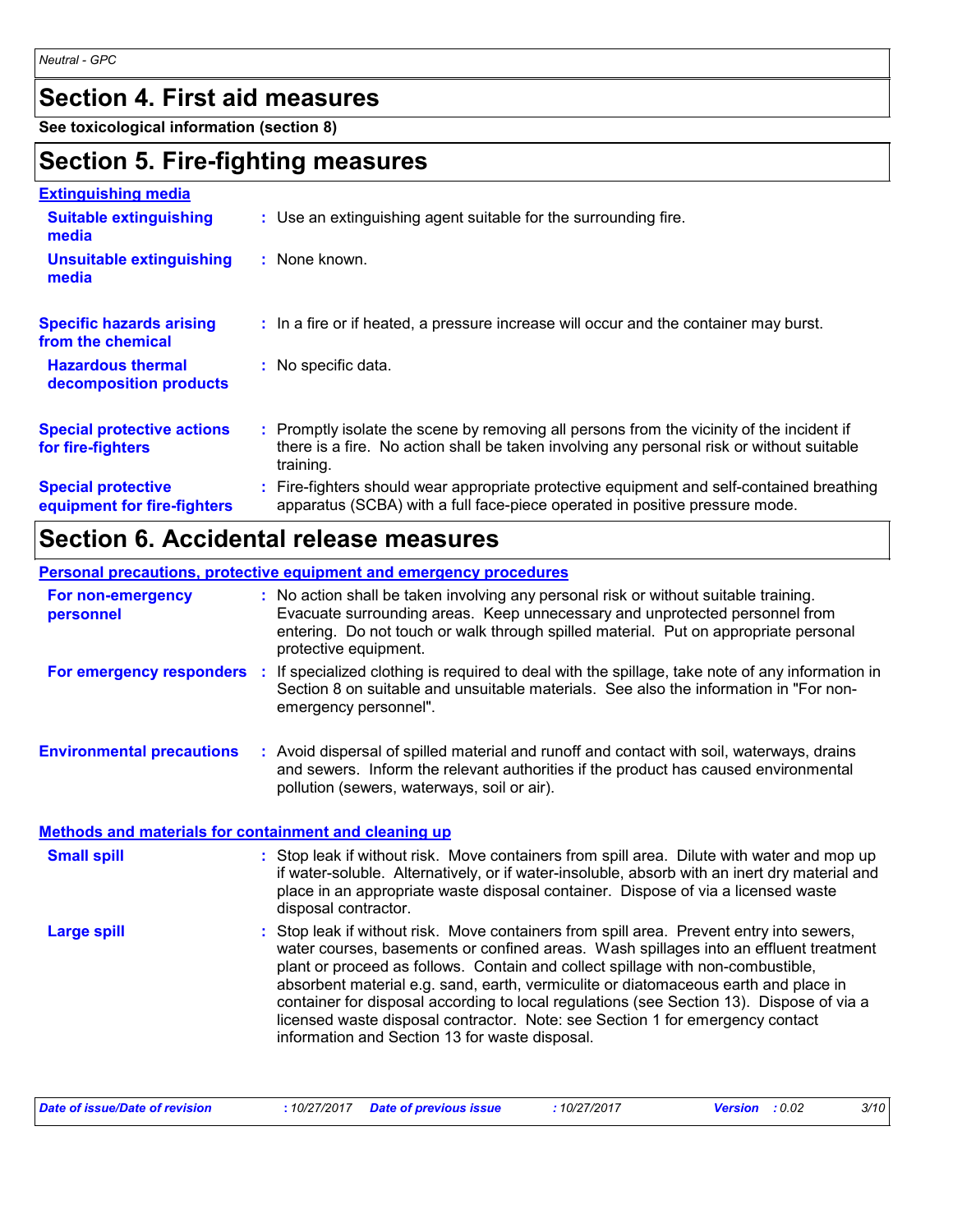### **Section 7. Handling and storage**

#### **Precautions for safe handling**

| <b>Protective measures</b>                                                       | : Put on appropriate personal protective equipment (see Section 8).                                                                                                                                                                                                                                                                                                                                                                                                                          |
|----------------------------------------------------------------------------------|----------------------------------------------------------------------------------------------------------------------------------------------------------------------------------------------------------------------------------------------------------------------------------------------------------------------------------------------------------------------------------------------------------------------------------------------------------------------------------------------|
| <b>Advice on general</b><br>occupational hygiene                                 | : Eating, drinking and smoking should be prohibited in areas where this material is<br>handled, stored and processed. Workers should wash hands and face before eating,<br>drinking and smoking. Remove contaminated clothing and protective equipment before<br>entering eating areas. See also Section 8 for additional information on hygiene<br>measures.                                                                                                                                |
| <b>Conditions for safe storage,</b><br>including any<br><b>incompatibilities</b> | : Store in accordance with local regulations. Store in original container protected from<br>direct sunlight in a dry, cool and well-ventilated area, away from incompatible materials<br>and food and drink. Keep container tightly closed and sealed until ready for use.<br>Containers that have been opened must be carefully resealed and kept upright to<br>prevent leakage. Do not store in unlabeled containers. Use appropriate containment to<br>avoid environmental contamination. |

### **Section 8. Exposure controls/personal protection**

#### None. Safety eyewear complying with an approved standard should be used when a risk **:** assessment indicates this is necessary to avoid exposure to liquid splashes, mists, gases or dusts. If contact is possible, the following protection should be worn, unless the assessment indicates a higher degree of protection: safety glasses with sideshields. **Eye/face protection Environmental exposure controls :** Emissions from ventilation or work process equipment should be checked to ensure they comply with the requirements of environmental protection legislation. In some cases, fume scrubbers, filters or engineering modifications to the process equipment will be necessary to reduce emissions to acceptable levels. **Appropriate engineering controls :** Good general ventilation should be sufficient to control worker exposure to airborne contaminants. Wash hands, forearms and face thoroughly after handling chemical products, before eating, smoking and using the lavatory and at the end of the working period. Appropriate techniques should be used to remove potentially contaminated clothing. Wash contaminated clothing before reusing. Ensure that eyewash stations and safety showers are close to the workstation location. **Hygiene measures : Control parameters Individual protection measures Occupational exposure limits Skin protection**

| <b>UNIII DIVIGULIUII</b>       |                                                                                                                                                                                                                           |      |
|--------------------------------|---------------------------------------------------------------------------------------------------------------------------------------------------------------------------------------------------------------------------|------|
| <b>Hand protection</b>         | : Chemical-resistant, impervious gloves complying with an approved standard should be<br>worn at all times when handling chemical products if a risk assessment indicates this is<br>necessary.                           |      |
| <b>Body protection</b>         | : Personal protective equipment for the body should be selected based on the task being<br>performed and the risks involved and should be approved by a specialist before<br>handling this product.                       |      |
| <b>Other skin protection</b>   | : Appropriate footwear and any additional skin protection measures should be selected<br>based on the task being performed and the risks involved and should be approved by a<br>specialist before handling this product. |      |
| Date of issue/Date of revision | <b>Date of previous issue</b><br>:10/27/2017<br>:10/27/2017<br><b>Version</b> : $0.02$                                                                                                                                    | 4/10 |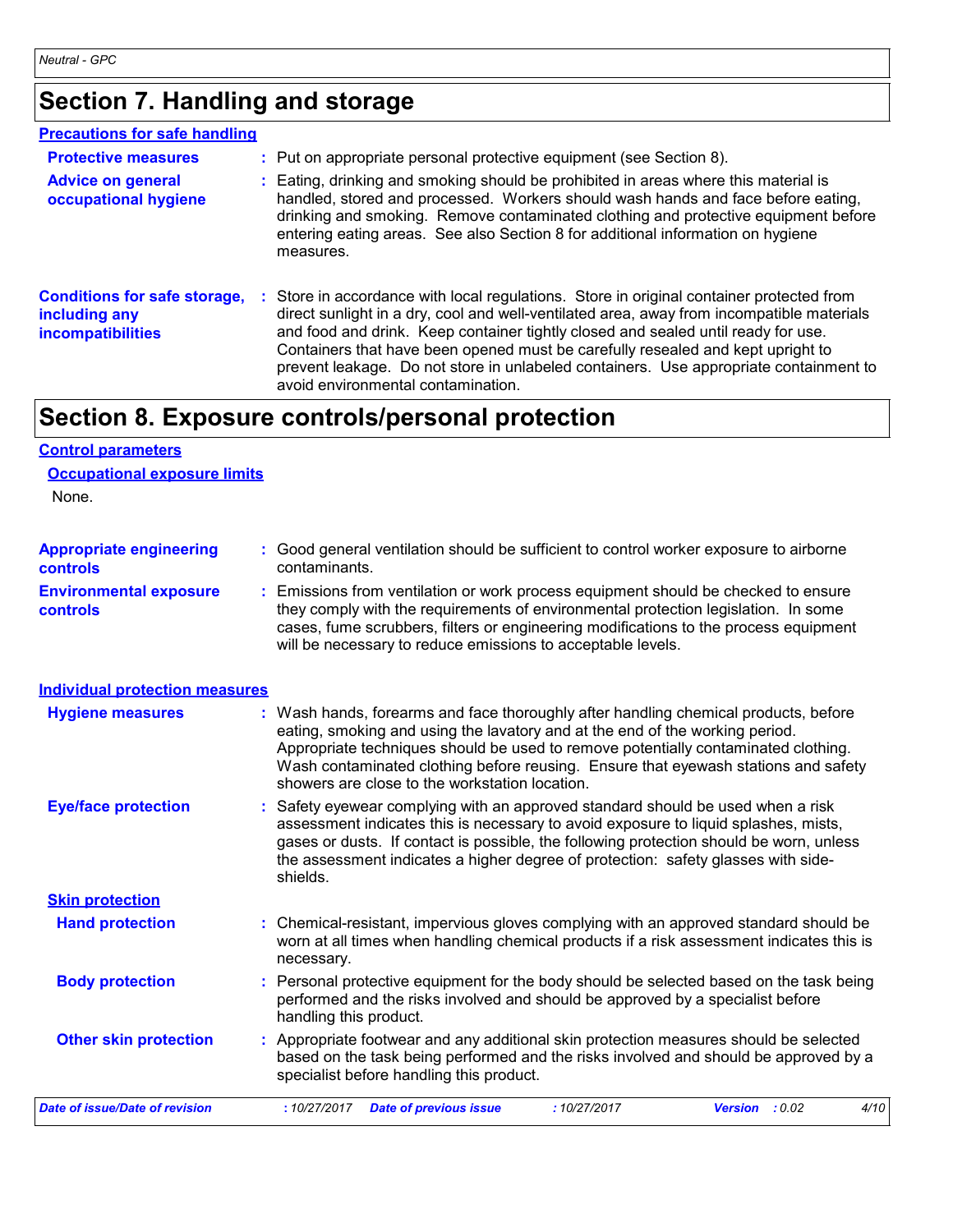### **Section 8. Exposure controls/personal protection**

**Respiratory protection :**

: Based on the hazard and potential for exposure, select a respirator that meets the appropriate standard or certification. Respirators must be used according to a respiratory protection program to ensure proper fitting, training, and other important aspects of use.

### **Section 9. Physical and chemical properties**

| <b>Appearance</b>                                 |                                                                                                                                                 |
|---------------------------------------------------|-------------------------------------------------------------------------------------------------------------------------------------------------|
| <b>Physical state</b>                             | : Liquid                                                                                                                                        |
| <b>Color</b>                                      | $:$ Blue                                                                                                                                        |
| <b>Odor</b>                                       | : Minty                                                                                                                                         |
| <b>Odor threshold</b>                             | : Not available                                                                                                                                 |
| рH                                                | $: 6.5 - 7.5$                                                                                                                                   |
| <b>Melting point</b>                              | : $0^{\circ}$ C (32 $^{\circ}$ F)                                                                                                               |
| <b>Boiling point</b>                              | : $100^{\circ}$ C (212 $^{\circ}$ F)                                                                                                            |
| <b>Flash point</b>                                | : Closed cup: >93.334°C (>200°F)                                                                                                                |
| <b>Evaporation rate</b>                           | : Not applicable                                                                                                                                |
| <b>Flammability (solid, gas)</b>                  | : Not available                                                                                                                                 |
| Lower and upper explosive<br>(flammable) limits   | : Not available                                                                                                                                 |
| <b>Vapor pressure</b>                             | $:$ <4 kPa (<30 mm Hg) [room temperature]                                                                                                       |
| <b>Vapor density</b>                              | : <1 [Air = 1]                                                                                                                                  |
| <b>Specific gravity</b>                           | : $1$ g/cm <sup>3</sup>                                                                                                                         |
| <b>Solubility</b>                                 | : Not available                                                                                                                                 |
| <b>Partition coefficient: n-</b><br>octanol/water | : Not available                                                                                                                                 |
| <b>Auto-ignition temperature</b>                  | : Not available                                                                                                                                 |
| <b>Viscosity</b>                                  | : Not available                                                                                                                                 |
| <b>VOC content</b>                                | $: 0\%$                                                                                                                                         |
|                                                   | VOCs are calculated following the requirements under 40 CFR, Part 59, Subpart C for Consumer Products and Subpart D for Architectural Coatings. |

### **Section 10. Stability and reactivity**

| <b>Reactivity</b>                            | : No specific test data related to reactivity available for this product or its ingredients. |
|----------------------------------------------|----------------------------------------------------------------------------------------------|
| <b>Chemical stability</b>                    | : The product is stable.                                                                     |
| <b>Possibility of hazardous</b><br>reactions | : Under normal conditions of storage and use, hazardous reactions will not occur.            |
| <b>Conditions to avoid</b>                   | : No specific data.                                                                          |
| <b>Incompatible materials</b>                | : No specific data.                                                                          |

|  | Date of issue/Date of revision |  |
|--|--------------------------------|--|
|--|--------------------------------|--|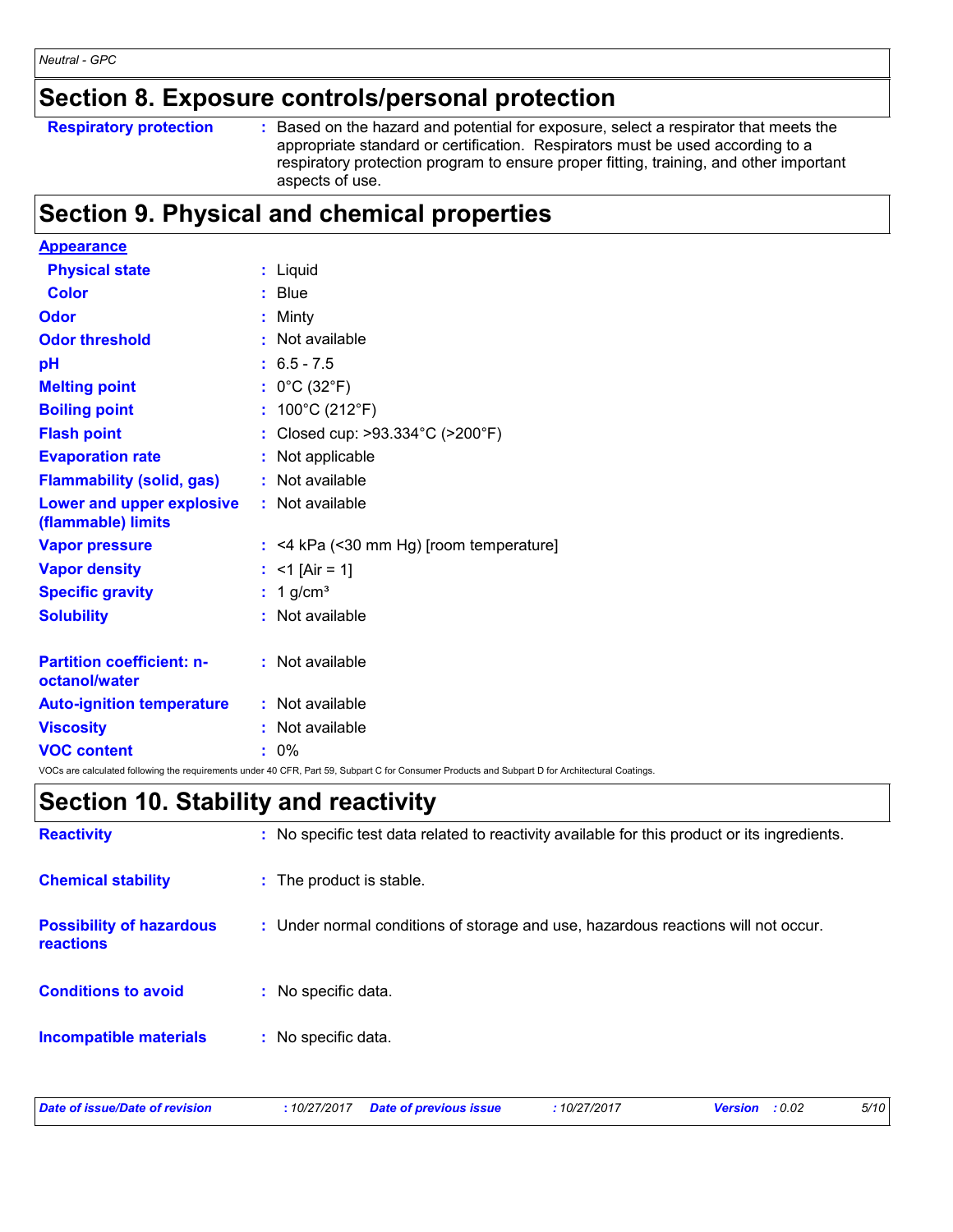### **Section 10. Stability and reactivity**

**Hazardous decomposition products**

Under normal conditions of storage and use, hazardous decomposition products should **:** not be produced.

### **Section 11. Toxicological information**

#### **Information on toxicological effects**

#### **Acute toxicity**

Not available

#### **Irritation/Corrosion**

Not available

#### **Sensitization**

Not available

#### **Mutagenicity**

Not available

#### **Carcinogenicity**

Not available

#### **Reproductive toxicity**

Not available

#### **Teratogenicity**

Not available

#### **Specific target organ toxicity (single exposure)**

Not available

#### **Specific target organ toxicity (repeated exposure)**

Not available

#### **Aspiration hazard**

Not available

#### **Information on the likely :** Not available

#### **routes of exposure Potential acute health effects**

| Eye contact         | : No known significant effects or critical hazards. |
|---------------------|-----------------------------------------------------|
| <b>Inhalation</b>   | : No known significant effects or critical hazards. |
| <b>Skin contact</b> | : No known significant effects or critical hazards. |
| <b>Ingestion</b>    | : No known significant effects or critical hazards. |

|                                         | <u>Symptoms related to the physical, chemical and toxicological characteristics</u> |             |                          |      |
|-----------------------------------------|-------------------------------------------------------------------------------------|-------------|--------------------------|------|
| <b>Eye contact</b>                      | : No specific data.                                                                 |             |                          |      |
| <b>Inhalation</b>                       | : No specific data.<br>: No specific data.                                          |             |                          |      |
| <b>Skin contact</b>                     |                                                                                     |             |                          |      |
| : No specific data.<br><b>Ingestion</b> |                                                                                     |             |                          |      |
| Date of issue/Date of revision          | <b>Date of previous issue</b><br>:10/27/2017                                        | :10/27/2017 | : 0.02<br><b>Version</b> | 6/10 |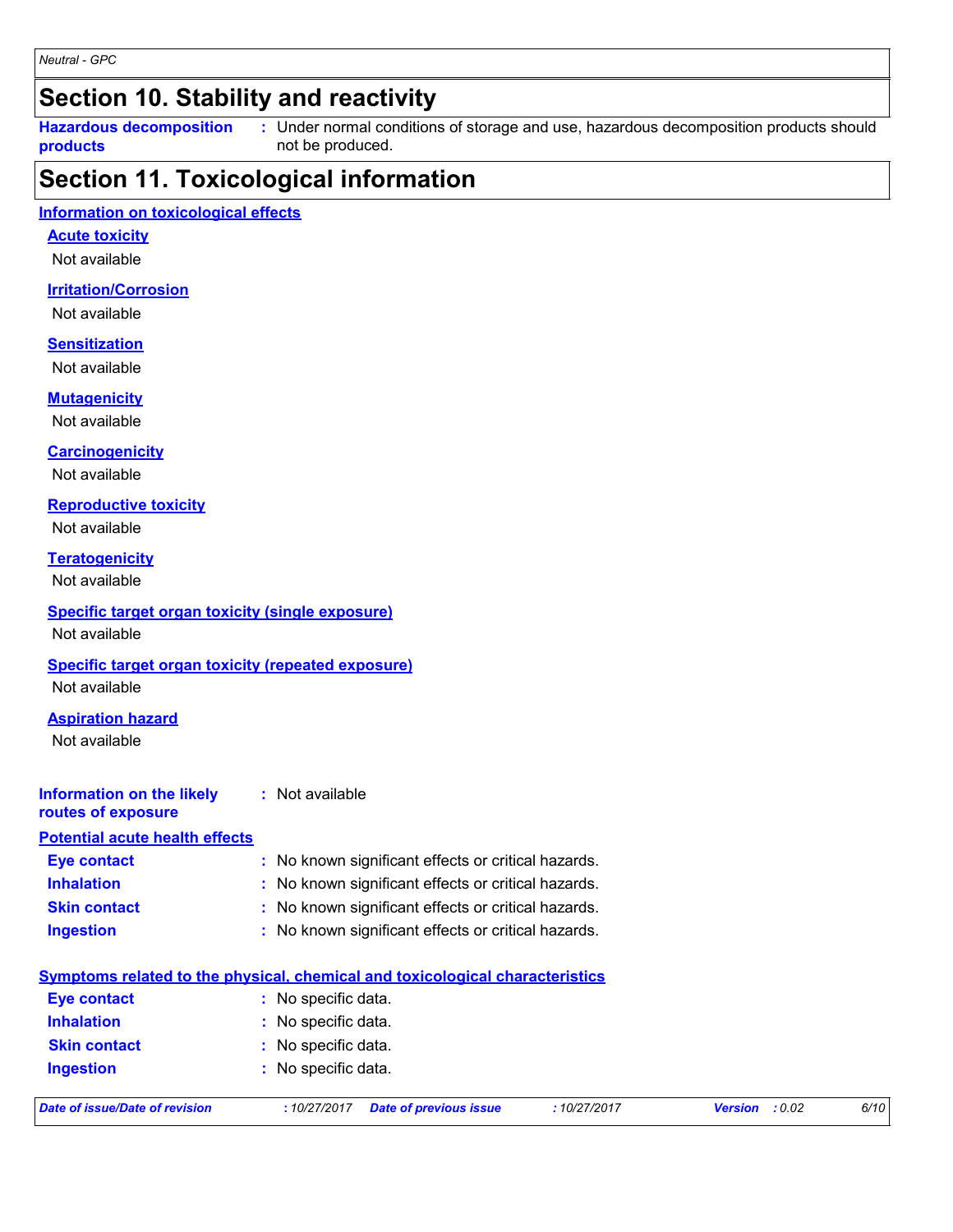## **Section 11. Toxicological information**

### **Delayed and immediate effects and also chronic effects from short and long term exposure**

| $:$ Not available                                   |
|-----------------------------------------------------|
| : Not available                                     |
|                                                     |
| $:$ Not available                                   |
| <b>Potential delayed effects : Not available</b>    |
| <b>Potential chronic health effects</b>             |
|                                                     |
| : No known significant effects or critical hazards. |
| : No known significant effects or critical hazards. |
| : No known significant effects or critical hazards. |
| No known significant effects or critical hazards.   |
| No known significant effects or critical hazards.   |
| No known significant effects or critical hazards.   |
|                                                     |

#### **Numerical measures of toxicity**

Not available **Acute toxicity estimates**

### **Section 12. Ecological information**

#### **Toxicity**

Not available

#### **Persistence and degradability**

Not available

#### **Bioaccumulative potential**

Not available

#### **Mobility in soil**

**Soil/water partition coefficient (Koc)** 

**:** Not available

#### **Other adverse effects** : No known significant effects or critical hazards.

| Date of issue/Date of revision | : 10/27/2017 Date of previous issue | : 10/27/2017 | <b>Version</b> : 0.02 | 7/10 |
|--------------------------------|-------------------------------------|--------------|-----------------------|------|
|                                |                                     |              |                       |      |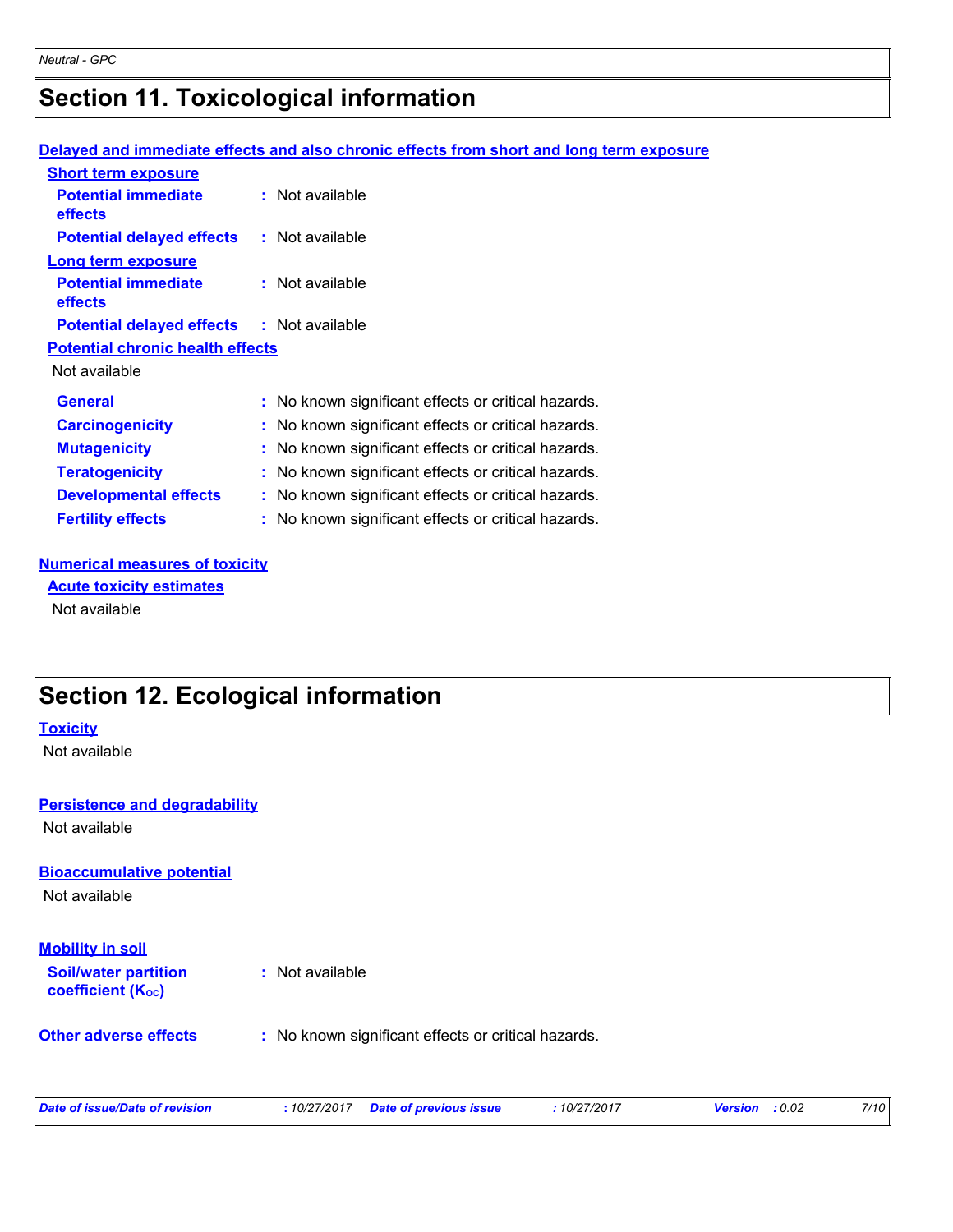### **Section 13. Disposal considerations**

**Disposal methods :**

The generation of waste should be avoided or minimized wherever possible. Disposal of this product, solutions and any by-products should at all times comply with the requirements of environmental protection and waste disposal legislation and any regional local authority requirements. Dispose of surplus and non-recyclable products via a licensed waste disposal contractor. Waste should not be disposed of untreated to the sewer unless fully compliant with the requirements of all authorities with jurisdiction. Waste packaging should be recycled. Incineration or landfill should only be considered when recycling is not feasible. This material and its container must be disposed of in a safe way. Empty containers or liners may retain some product residues. Avoid dispersal of spilled material and runoff and contact with soil, waterways, drains and sewers.

### **Section 14. Transport information**

|                                      | <b>DOT Classification</b> | <b>IMDG</b>              | <b>IATA</b>   |
|--------------------------------------|---------------------------|--------------------------|---------------|
| <b>UN number</b>                     | Not regulated             | Not regulated            | Not regulated |
| <b>UN proper shipping</b><br>name    | $\overline{\phantom{a}}$  | $\overline{\phantom{0}}$ | ۰             |
| <b>Transport hazard</b><br>class(es) | $\overline{\phantom{a}}$  | $\overline{\phantom{0}}$ | ۰             |
| <b>Packing group</b>                 | $\overline{\phantom{a}}$  | -                        | ۰             |
| <b>Environmental</b><br>hazards      | No.                       | No.                      | No.           |
| <b>Additional</b><br>information     | -                         |                          | -             |

**Special precautions for user Transport within user's premises:** always transport in closed containers that are **:** upright and secure. Ensure that persons transporting the product know what to do in the event of an accident or spillage.

**Transport in bulk according :** Not available **to Annex II of MARPOL and the IBC Code**

### **Section 15. Regulatory information**

| <b>U.S. Federal regulations</b>                                                   | : United States inventory (TSCA 8b): All components are listed or exempted.   |                |  |  |  |  |
|-----------------------------------------------------------------------------------|-------------------------------------------------------------------------------|----------------|--|--|--|--|
| <b>Clean Air Act Section 112</b><br>(b) Hazardous Air<br><b>Pollutants (HAPs)</b> | Not listed<br>t.                                                              |                |  |  |  |  |
| <b>SARA 311/312</b>                                                               |                                                                               |                |  |  |  |  |
| <b>Classification</b>                                                             | : Not applicable                                                              |                |  |  |  |  |
| <b>Composition/information on ingredients</b>                                     |                                                                               |                |  |  |  |  |
| Date of issue/Date of revision                                                    | <b>Date of previous issue</b><br>:10/27/2017<br>:10/27/2017<br><b>Version</b> | 8/10<br>: 0.02 |  |  |  |  |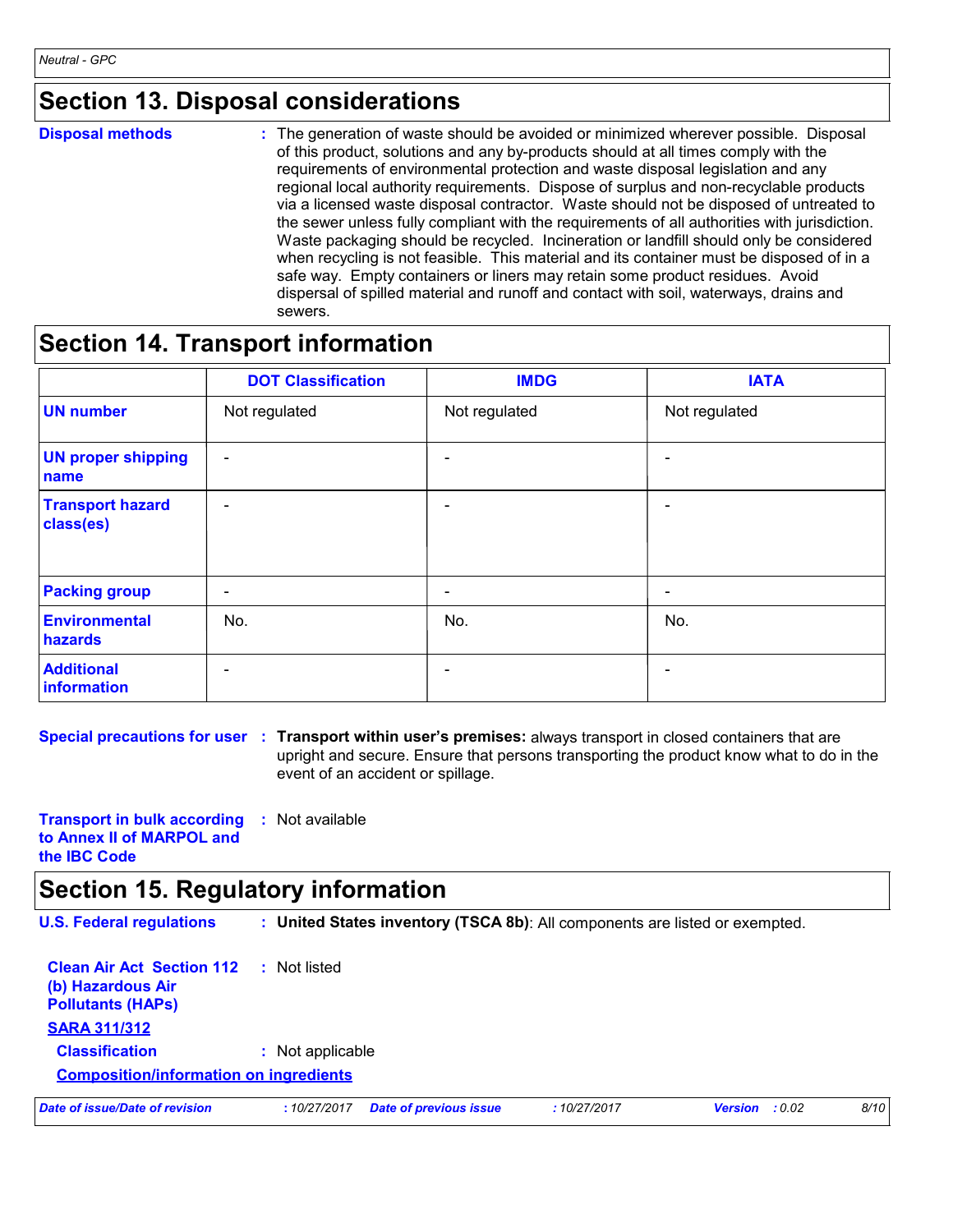### **Section 15. Regulatory information**

No products were found.

#### **State regulations**

**International regulations**

**Canada inventory :** All components are listed or exempted.

### **Section 16. Other information**

**Hazardous Material Information System (U.S.A.)**



**Caution: HMIS® ratings are based on a 0-4 rating scale, with 0 representing minimal hazards or risks, and 4 representing significant hazards or risks Although HMIS® ratings are not required on SDSs under 29 CFR 1910. 1200, the preparer may choose to provide them. HMIS® ratings are to be used with a fully implemented HMIS® program. HMIS® is a registered mark of the National Paint & Coatings Association (NPCA). HMIS® materials may be purchased exclusively from J. J. Keller (800) 327-6868.**

**The customer is responsible for determining the PPE code for this material.**

**National Fire Protection Association (U.S.A.)**



**Reprinted with permission from NFPA 704-2001, Identification of the Hazards of Materials for Emergency Response Copyright ©1997, National Fire Protection Association, Quincy, MA 02269. This reprinted material is not the complete and official position of the National Fire Protection Association, on the referenced subject which is represented only by the standard in its entirety.**

**Copyright ©2001, National Fire Protection Association, Quincy, MA 02269. This warning system is intended to be interpreted and applied only by properly trained individuals to identify fire, health and reactivity hazards of chemicals. The user is referred to certain limited number of chemicals with recommended classifications in NFPA 49 and NFPA 325, which would be used as a guideline only. Whether the chemicals are classified by NFPA or not, anyone using the 704 systems to classify chemicals does so at their own risk.**

| <b>History</b>                    |                                            |                                                                                                                                                                                     |                                                                                                                                                                                                                                      |                |        |      |
|-----------------------------------|--------------------------------------------|-------------------------------------------------------------------------------------------------------------------------------------------------------------------------------------|--------------------------------------------------------------------------------------------------------------------------------------------------------------------------------------------------------------------------------------|----------------|--------|------|
| Date of printing                  | : 10/27/2017                               |                                                                                                                                                                                     |                                                                                                                                                                                                                                      |                |        |      |
| Date of issue/Date of<br>revision | : 10/27/2017                               |                                                                                                                                                                                     |                                                                                                                                                                                                                                      |                |        |      |
| Date of previous issue            | : 10/27/2017                               |                                                                                                                                                                                     |                                                                                                                                                                                                                                      |                |        |      |
| <b>Key to abbreviations</b>       | $\therefore$ ATE = Acute Toxicity Estimate | <b>BCF</b> = Bioconcentration Factor<br>IATA = International Air Transport Association<br>IBC = Intermediate Bulk Container<br><b>IMDG = International Maritime Dangerous Goods</b> | GHS = Globally Harmonized System of Classification and Labelling of Chemicals<br>LogPow = logarithm of the octanol/water partition coefficient<br>MARPOL = International Convention for the Prevention of Pollution From Ships, 1973 |                |        |      |
| Date of issue/Date of revision    | :10/27/2017                                | <b>Date of previous issue</b>                                                                                                                                                       | :10/27/2017                                                                                                                                                                                                                          | <b>Version</b> | : 0.02 | 9/10 |